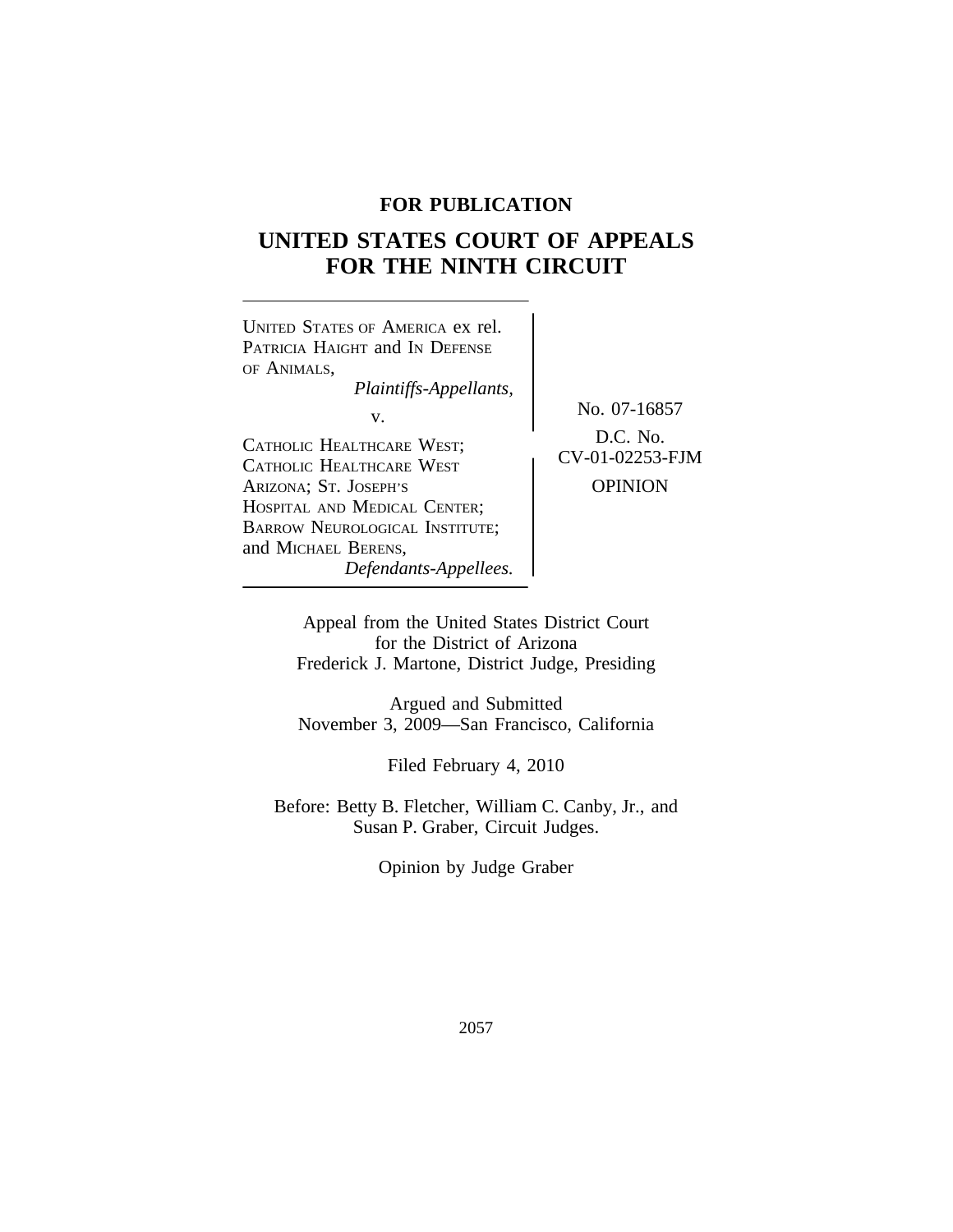# **COUNSEL**

Jeremy L. Friedman, Law Office of Jeremy L. Friedman, Oakland, California, for the plaintiffs-appellants.

Dale A. Danneman, Lewis and Roca LLP, Phoenix, Arizona, for defendants-appellees.

#### **OPINION**

GRABER, Circuit Judge:

Plaintiffs filed a notice of appeal in this *qui tam* action 51 days after the district court granted summary judgment in favor of Defendants. We must dismiss this appeal for lack of jurisdiction because Plaintiffs filed the notice of appeal more than 30 days after the entry of judgment. Fed. R. App. P.  $4(a)(1)(A)$ . When the notice of appeal was filed, this appeal was timely under then-controlling circuit law that gave Plaintiffs 60 days to file an appeal, but dismissal is now required by an intervening Supreme Court decision ruling that the allowable time is 30 days.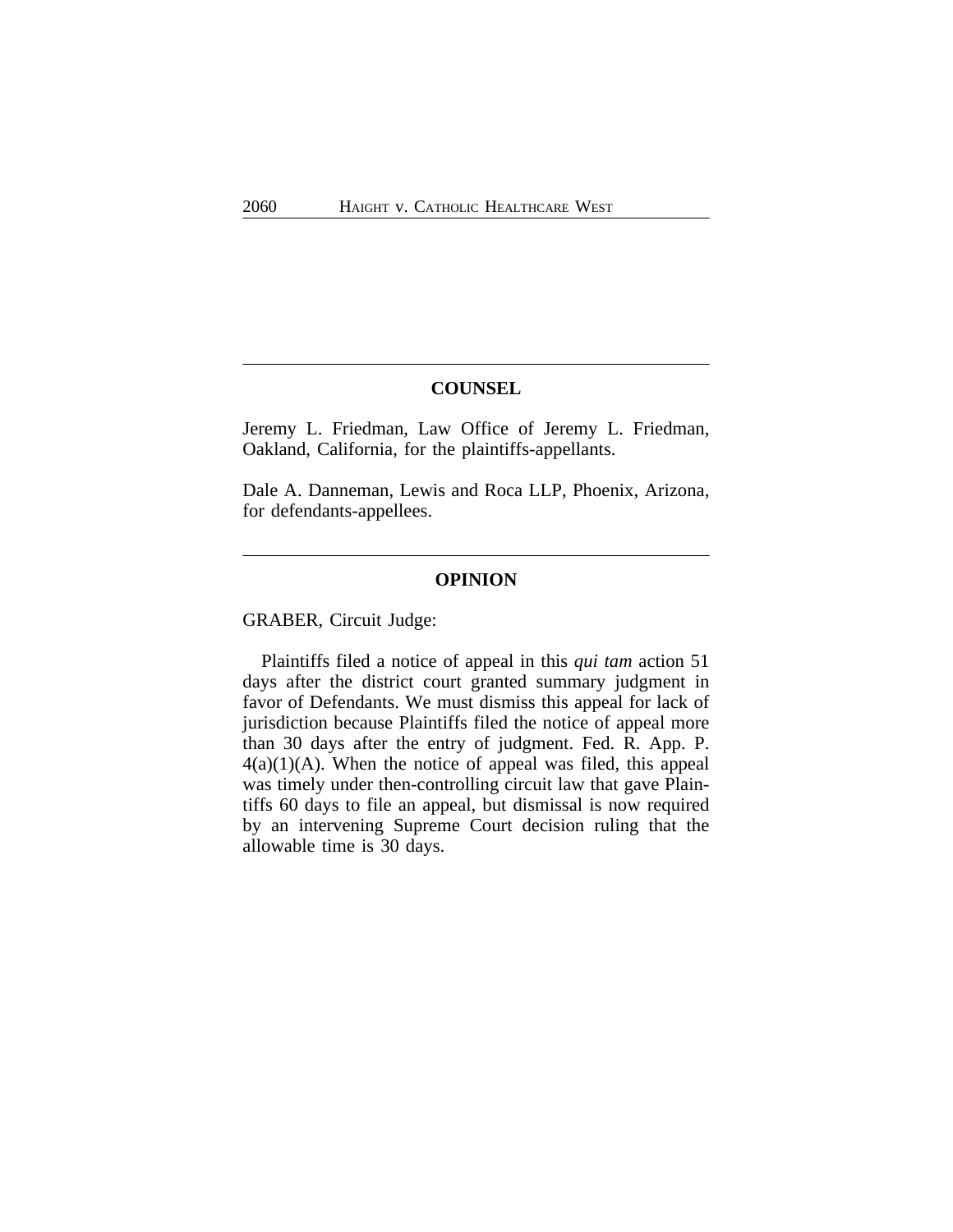### **FACTUAL AND PROCEDURAL HISTORY**

Defendant Michael Berens is a scientist who applied for and received funding from the National Institutes of Health to research brain cancer using beagle dogs. Plaintiffs Patricia Haight and In Defense of Animals assert that Berens made false and misleading statements in his grant application. They allege that he failed to disclose data showing a high rate of failure in preliminary trials, made false statements about the extent of his success with the research, stated a goal for the grant project that he did not believe could actually be accomplished, and misrepresented another researcher's involvement with the project. Consequently, Plaintiffs brought this *qui tam* action against Defendants Berens, Barrow Neurological Institute, St. Joseph's Hospital and Medical Center, Catholic Healthcare West Arizona, and Catholic Healthcare West under the False Claims Act, 31 U.S.C. § 3729. The United States has a statutory right to intervene in such a suit, *id.* § 3730(b)(2), but declined to intervene in this one.

The first issue arising in this litigation was whether the False Claims Act's "public disclosure" jurisdictional bar, *id.* § 3703(e)(4), precluded the suit. In an earlier appeal, we held that the suit was not barred by the fact that Plaintiffs had obtained Berens' grant application pursuant to a Freedom of Information Act request. *United States ex rel. Haight v. Catholic Healthcare W.*, 445 F.3d 1147, 1152 (9th Cir. 2006). On remand, the district court granted summary judgment in favor of Defendants, ruling that Plaintiffs had failed to produce evidence that the statements at issue were objectively false.

The district court entered judgment for Defendants on August 14, 2007. Plaintiffs filed a notice of appeal 51 days later, on October 4, 2007. We stayed the appeal pending Supreme Court review of *United States ex rel. Eisenstein v. City of New York*, 540 F.3d 94 (2d Cir. 2008). The Supreme Court has issued its decision, 129 S. Ct. 2230 (2009), and we now consider Defendants' motion to dismiss this appeal as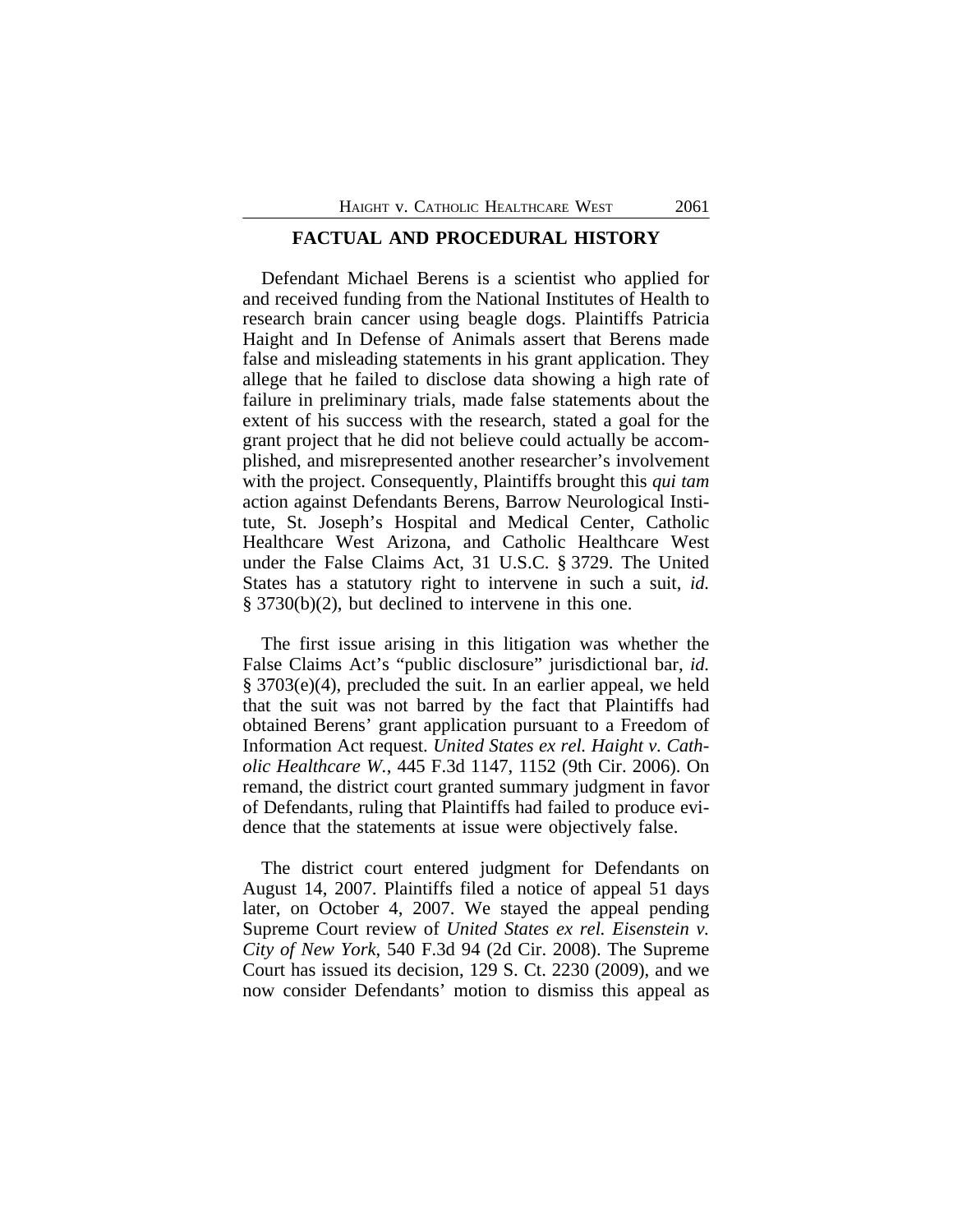untimely. We review de novo the existence of jurisdiction over an appeal. *Perez-Martin v. Ashcroft*, 394 F.3d 752, 756 (9th Cir. 2005).

#### **DISCUSSION**

#### **A. Untimely Notice of Appeal**

**[1]** Under Federal Rule of Appellate Procedure 4(a)(1), a party in a civil suit has 30 days from the entry of judgment within which to file a notice of appeal, unless "the United States or its officer or agency is a party." If the United States is a party, Rule  $4(a)(1)(B)$  allows a 60-day period within which to take an appeal. For purposes of Rule 4(a), we previously held that the United States is a "party" to a *qui tam* action even if it declines to intervene. *United States ex rel. Haycock v. Hughes Aircraft Co.*, 98 F.3d 1100, 1102 (9th Cir. 1996). Thus, when the district court entered judgment for Defendants, our circuit precedent gave the plaintiffs in a case such as this one 60 days to file a notice of appeal.

**[2]** Relying on *Haycock*, Plaintiffs filed their notice of appeal 51 days after the entry of judgment. At that time, we would have deemed their appeal timely. But while this appeal was pending, the Supreme Court held that, for the purposes of the filing deadlines of Rule 4(a), the United States is *not* a party to a *qui tam* action under the False Claims Act in which it declines to intervene and plaintiffs in such cases have only 30 days to appeal. *Eisenstein*, 129 S. Ct. at 2236-37. We therefore recognize that *Eisenstein* overruled our holding to the contrary in *Haycock*.

**[3]** Under *Eisenstein*, Plaintiffs' notice of appeal was untimely when filed. The Supreme Court knew that *Eisenstein* could affect pending appeals. Indeed, Plaintiffs in this case filed an amicus brief with the Supreme Court asking that it prohibit retroactive application of its decision in *Eisenstein*. Brief for Patricia Haight and In Defense of Animals as Amici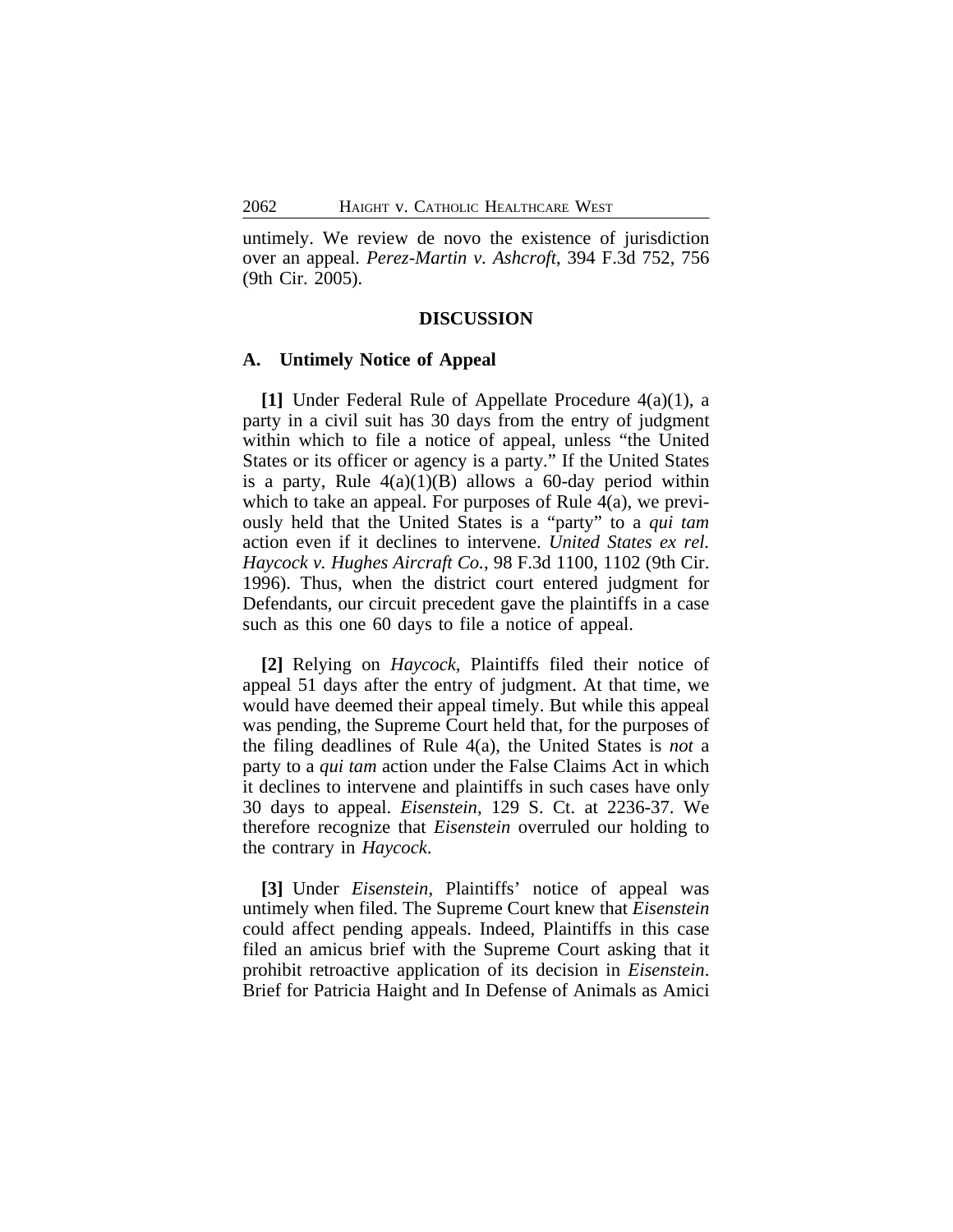Curiae Supporting Respondents, United States ex rel. Eisenstein v. City of New York, 129 S. Ct. 2230 (2009) (No. 08- 660). Despite acknowledging that its decision would have "harsh consequences" for some plaintiffs and "unfairly punish those who relied on the holdings of courts adopting the 60 day limit in cases in which the United States was not a party," the Court expressly refused to limit its decision to prospective application. *Eisenstein*, 129 S. Ct. at 2236 n.4. Those harsh consequences are now concretely before us: Plaintiffs' appeal is untimely and must be dismissed.

**[4]** A timely notice of appeal is a jurisdictional prerequisite. *Browder v. Dir., Dep't of Corr.*, 434 U.S. 257, 264 (1978). Congress has set a statutory limit of 30 days on appeals in cases to which the United States is not a party. 28 U.S.C. § 2107(a). A would-be appellant's "failure to file his notice of appeal in accordance with the statute therefore deprive[s] the Court of Appeals of jurisdiction." *Bowles v. Russell*, 551 U.S. 205, 213 (2007). Because the notice of appeal in this case was filed after the 30-day deadline, we lack jurisdiction and this appeal must be dismissed. *Id.*; *United States v. Curry*, 47 U.S. (6 How.) 106, 113 (1848).

**[5]** It is a serious understatement to call this result "inequitable," *Bowles*, 551 U.S. at 214. Plaintiffs reasonably relied on Ninth Circuit precedent that gave them 60 days to file a notice of appeal. But the Supreme Court has instructed us that concerns of equity must give way before the "rigorous rules" of statutory jurisdiction. *Id.*; *see also Eisenstein*, 129 S. Ct. at 2236 n.4 ("[T]he Court must nonetheless decide the jurisdictional question before it irrespective of the possibility of harsh consequences."). A claim that this result violates due process is equally unavailing. "As [the Supreme Court's] decisions have emphasized time and again, the Due Process Clause grants the aggrieved party the *opportunity* to present his case . . . ." *Logan v. Zimmerman Brush Co.*, 455 U.S. 422, 433 (1982) (emphasis added). Plaintiffs do not have a due process right to a late appeal, even if they effectively had our court's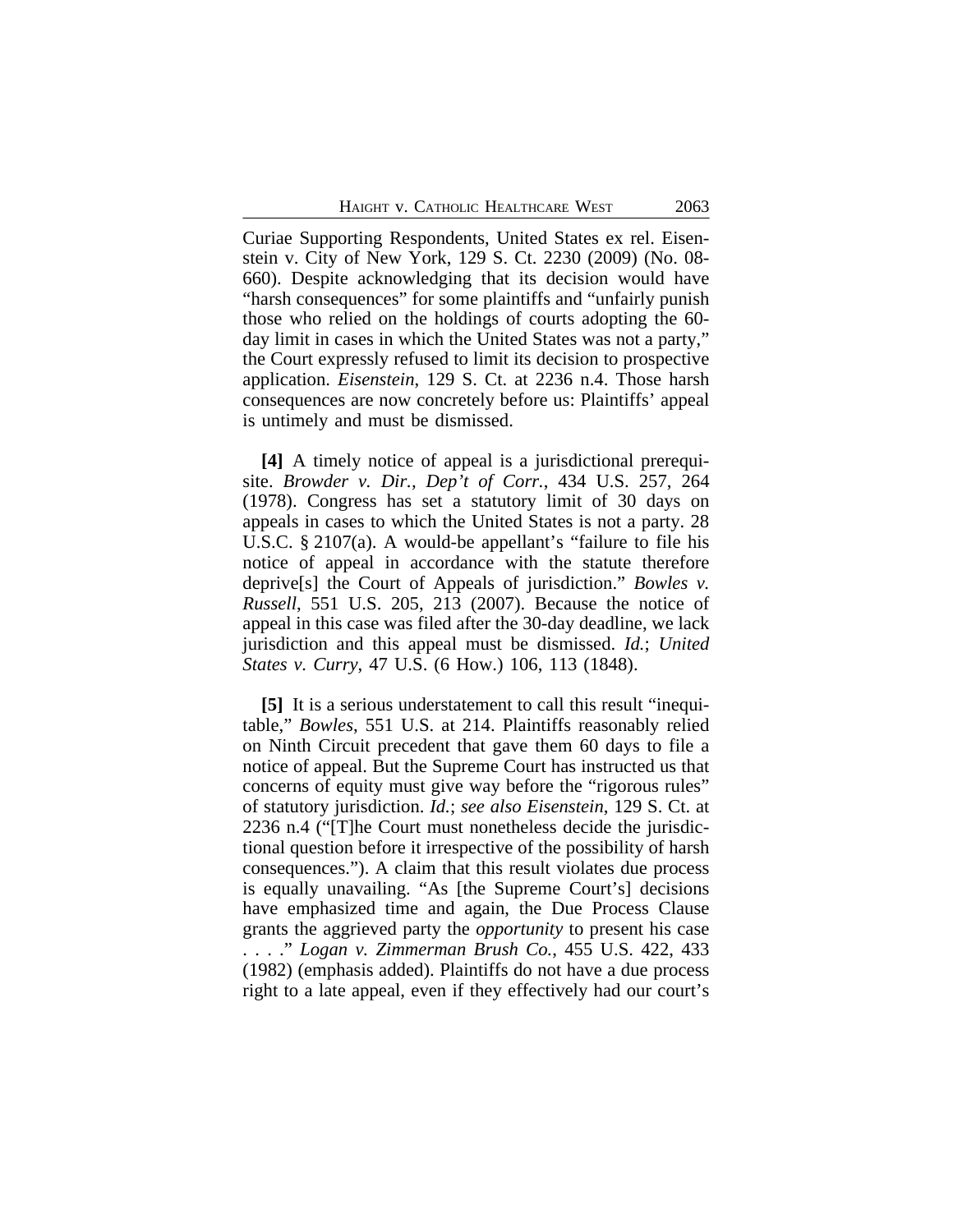permission under *Haycock* to file after Rule 4's deadline, any more than Mr. Bowles had the right to a late appeal when he had the district court's express permission to do likewise. *Bowles*, 551 U.S. at 207.

Plaintiffs correctly note that the Supreme Court's holding in *Eisenstein* does not foreclose the theoretical possibility that other parts of the Federal Rules of Appellate Procedure could provide an avenue of relief. We consider their suggestions below, but conclude that none is viable.

# **B. Motion for Extension of Time**

**[6]** On February 6, 2009, Plaintiffs filed a motion with us for extension of time within which to file a notice of appeal. Plaintiffs ask us to grant this motion under Federal Rule of Appellate Procedure 4(a)(5). That rule authorizes a district court to grant an extension of time under certain circumstances, but is silent as to the authority of a court of appeals. We have held that Rule  $4(a)(5)$  grants no power to a court of appeals. *Hoag Ranches v. Stockton Prod. Credit Ass'n (In re Hoag Ranches)*, 846 F.2d 1225, 1229 (9th Cir. 1988) (order).**<sup>1</sup>**

**[7]** Furthermore, Rule 4(a)(5)(A)(i) requires that a party move for extension of time "no later than 30 days after" the expiration of the time allotted for an appeal. Plaintiffs' motion for an extension of time is itself almost four months late. Rule 4 does not authorize late motions. Thus, even if we had the power to grant motions for extensions of time under Rule

**<sup>1</sup>**Plaintiffs direct our attention to *United States v. Arevalo*, 408 F.3d 1233, 1239 (9th Cir. 2005), in which we "express[ed] no opinion . . . whether Rule 4's silence precludes an appellate court from granting an extension." As a threshold matter, declining to reach an issue that we have already decided in an earlier case does not invalidate the earlier decision. But in any event, *Arevalo* was a criminal case under Rule 4(b), not a civil case under Rule 4(a). Thus, the fact that *Arevalo* treated the court of appeals' authority under Rule 4(b) as an open question does not undercut the holding of *In re Hoag* or its application to Plaintiffs' appeal.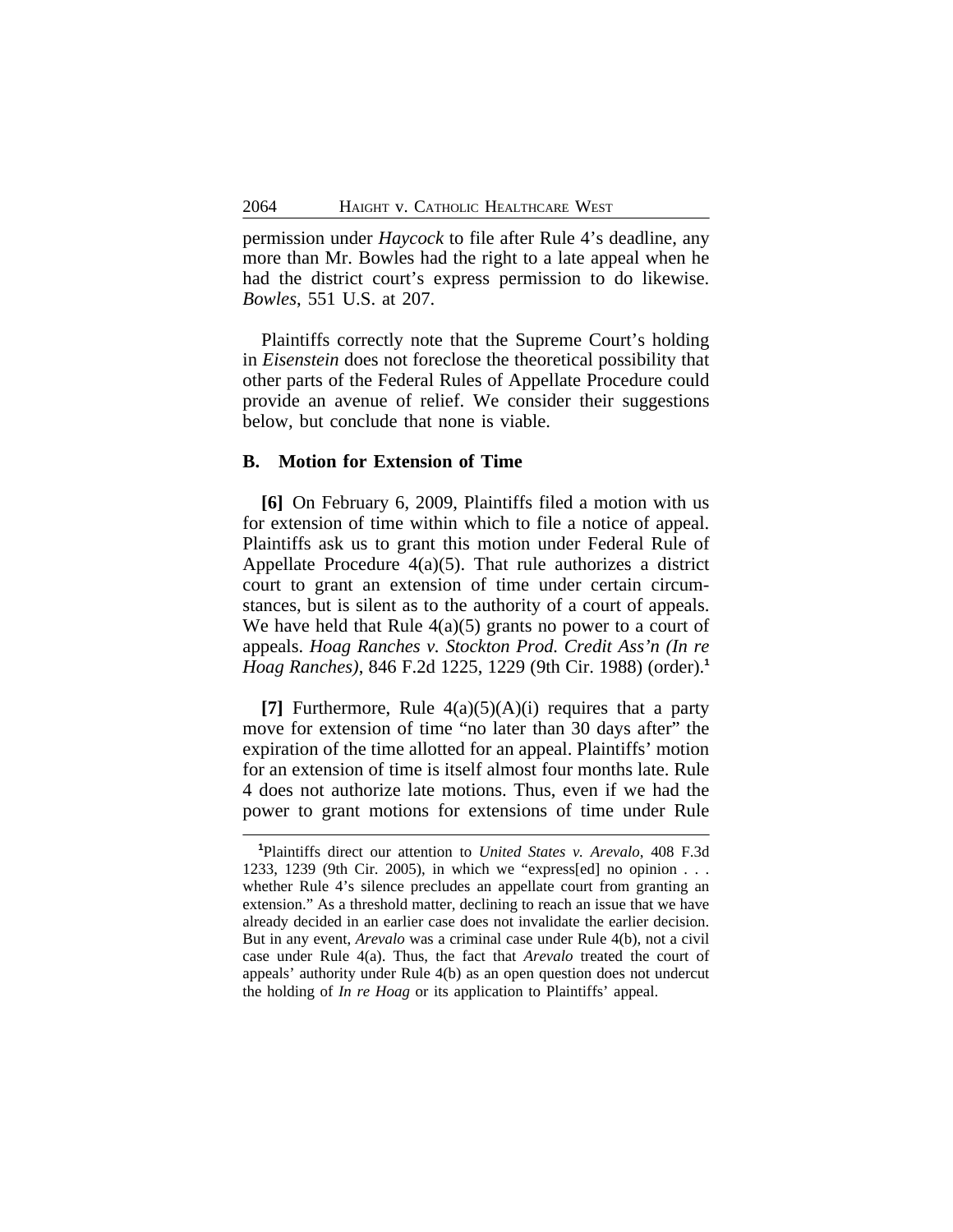4(a)(5), we would still have to deny Plaintiffs' motion because the motion itself is untimely.

**[8]** Nor may we, under Rule 26, grant an extension of time to file the notice of appeal. Rule 26 generally gives us the power to extend any of the deadlines prescribed by the Federal Rules of Appellate Procedure. However, that rule specifically provides that "the court may not extend the time to file . . . a notice of appeal (except as authorized in Rule 4)." As already explained, courts of appeals are not authorized to grant extensions under Rule 4 and, even if we were, Plaintiffs' motion cannot be granted because it is untimely. Therefore, Rule 26 does not allow us to extend the time for Plaintiffs to file their notice of appeal.

**[9]** Similarly, we may not, under Rule 26(b), extend the time to file the motion seeking an extension. Rule  $4(a)(5)(A)(i)$  requires a motion "no later than 30 days after" the deadline for a notice of appeal. If we were to extend the time for Plaintiffs to file their motion by four months—and if we had the power to then grant the requested extension—the resulting extension would violate Rule 26(b)(1) because it would *not* be an extension "as authorized in Rule 4."

**[10]** Plaintiffs also argue that, under Rule 2, we could suspend the requirement that a would-be appellant file a timely motion before a court may grant an extension. Again, even if we were to waive that requirement, we have no power to grant an extension of time. *In re Hoag*, 846 F.2d at 1229. But Rule 2 does not permit us to suspend the requirement that a timely motion be filed in the first place. By its own terms, Rule 2 allows the court of appeals to "suspend any provision . . . except as otherwise provided in Rule 26(b)." Rule 26(b), as noted above, provides that a court may not extend the time to file a notice of appeal except as authorized by Rule 4. Rule 4 does not authorize an extension of time to appeal except upon a timely motion. Thus, Rule 26(b) forbids an extension of time to file the motion, and Rule 2 prohibits suspending the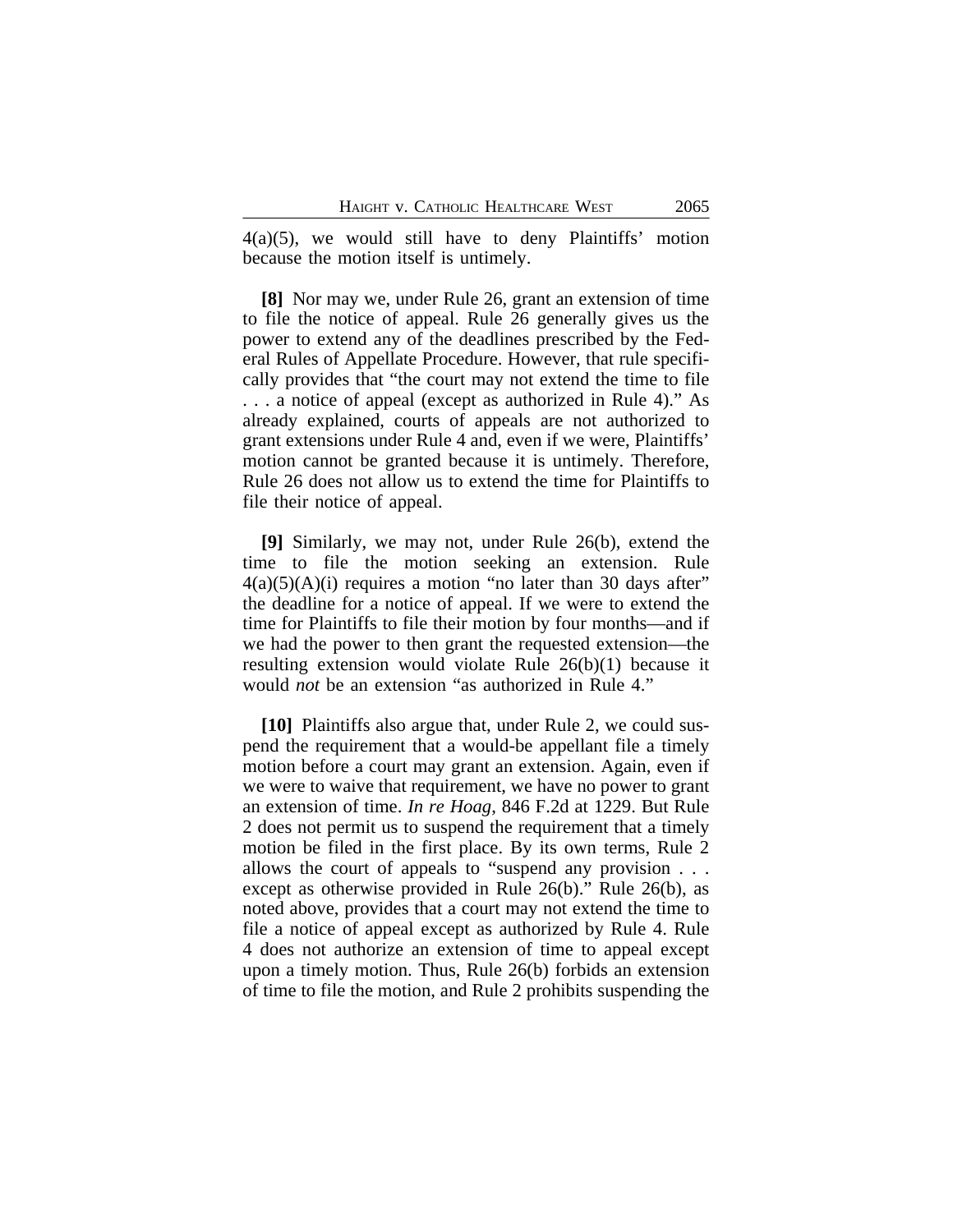requirement of a timely motion. Rule 2 and Rule 26(b) do not assist a party who has failed to file a timely motion for extension of time.

**[11]** We are not alone in reading the rules this way. The Fifth Circuit similarly has held that Rule 2 and its crossreference to Rule 26(b) prevent a court of appeals from suspending the requirements of Rule 4(a)(6), which—like Rule 4(a)(5)—demands filing a timely motion in order to enlarge the time to file an appeal. *Wilkens v. Johnson*, 238 F.3d 328, 334-35 (5th Cir. 2001), *superseded by rule on other grounds as recognized by Resendiz v. Dretke*, 452 F.3d 356, 358 n.3 (5th Cir. 2006).

Our conclusion as to Rule 2 is reinforced by the Supreme Court's admonition that a court "may not waive the jurisdictional requirements of Rules 3 and 4, even for 'good cause shown' under Rule 2, if it finds that they have not been met." *Torres v. Oakland Scavenger Co.*, 487 U.S. 312, 317 (1988). And the requirement of a timely motion under Rule  $4(a)(5)$  is a jurisdictional one. We so held, in *Alaska Limestone Corp. v. Hodel*, 799 F.2d 1409, 1411 (9th Cir. 1986) (per curiam), even before *Bowles* instructed us that timeliness limitations enacted by statute are jurisdictional, 551 U.S. at 212-13. Congress specified in 28 U.S.C. § 2107(c) that a court may grant an extension "upon motion filed not later than 30 days after the expiration of the time otherwise set for bringing appeal." The requirement of a motion within 30 days is, thus, created by statute. It could not be waived under Rule 2, even if Rule 2 purported to authorize such action. *Torres*, 487 U.S. at 317.

Plaintiffs also request that we construe their notice of appeal as a motion for extension of time. If we were to do so, the motion would be timely, but we still would lack the power to grant it. *In re Hoag*, 846 F.2d at 1229. More importantly, though, we have held that we cannot construe a notice of appeal as a motion for extension of time under Rule  $4(a)(5)$ . *Pettibone v. Cupp*, 666 F.2d 333, 335 (9th Cir. 1981). *Blausey*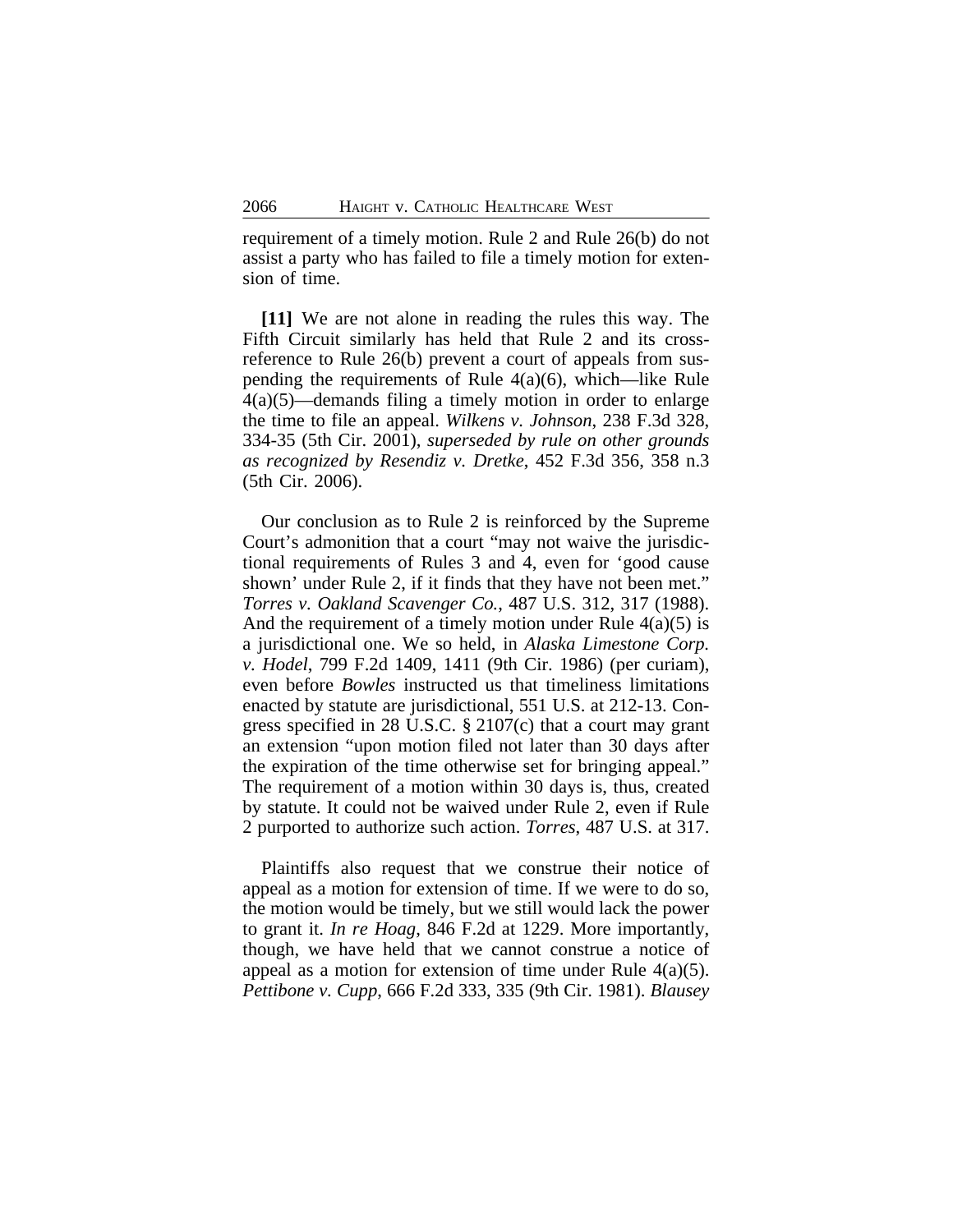*v. U.S. Trustee*, 552 F.3d 1124 (9th Cir. 2009) (per curiam), and *Amalgamated Transit Union Local 1309 v. Laidlaw Transit Services, Inc.*, 435 F.3d 1140 (9th Cir. 2006) (order), are not to the contrary. *Blausey* and *Amalgamated Transit* arose under Rule 5, governing permissive appeals, rather than under Rule 4. *Pettibone* controls here. Indeed, in refusing to treat a notice of appeal as a motion for extension of time under Rule 4(a)(5), we agree with all the other circuits that have ruled on the issue. *Campos v. Le Fevre*, 825 F.2d 671, 675-76 (2d Cir. 1987); *United States ex rel. Leonard v. O'Leary*, 788 F.2d 1238, 1239-40 (7th Cir. 1986) (per curiam); *Herman v. Guardian Life Ins. Co. of Am.*, 762 F.2d 288, 289-90 (3d Cir. 1985) (per curiam); *Myers v. Stephenson*, 748 F.2d 202, 204 (4th Cir. 1984); *Campbell v. White*, 721 F.2d 644, 645-46 (8th Cir. 1983); *Pryor v. Marshall*, 711 F.2d 63, 64-65 (6th Cir. 1983); *Brooks v. Britton*, 669 F.2d 665, 667 (11th Cir. 1982); *Bond v. W. Auto Supply Co.*, 654 F.2d 302, 303-04 (5th Cir. 1981); *Mayfield v. U.S. Parole Comm'n*, 647 F.2d 1053, 1055 (10th Cir. 1981) (per curiam); *see also Wyzik v. Employee Benefit Plan of Crane Co.*, 663 F.2d 348, 348 (1st Cir. 1981) (per curiam) (declining to treat a notice of appeal as a motion for extension, but reserving question of "[w]hether or not in truly extraordinary circumstances beyond the ability of counsel to foresee or guard against, a court would have any flexibility").

We cannot extend the time to file a motion for an extension, waive the requirement of a timely motion, construe Plaintiffs' notice of appeal as such a motion, or grant such a motion—timely or not. Plaintiffs cannot obtain an extension of time from us.

#### **C. Unique Circumstances Doctrine**

**[12]** Plaintiffs also wish us to permit their untimely appeal under the "unique circumstances" doctrine. Plaintiffs recognize that *Bowles* described the equitable doctrine as "illegitimate" insofar as it "purport[s] to authorize an exception to a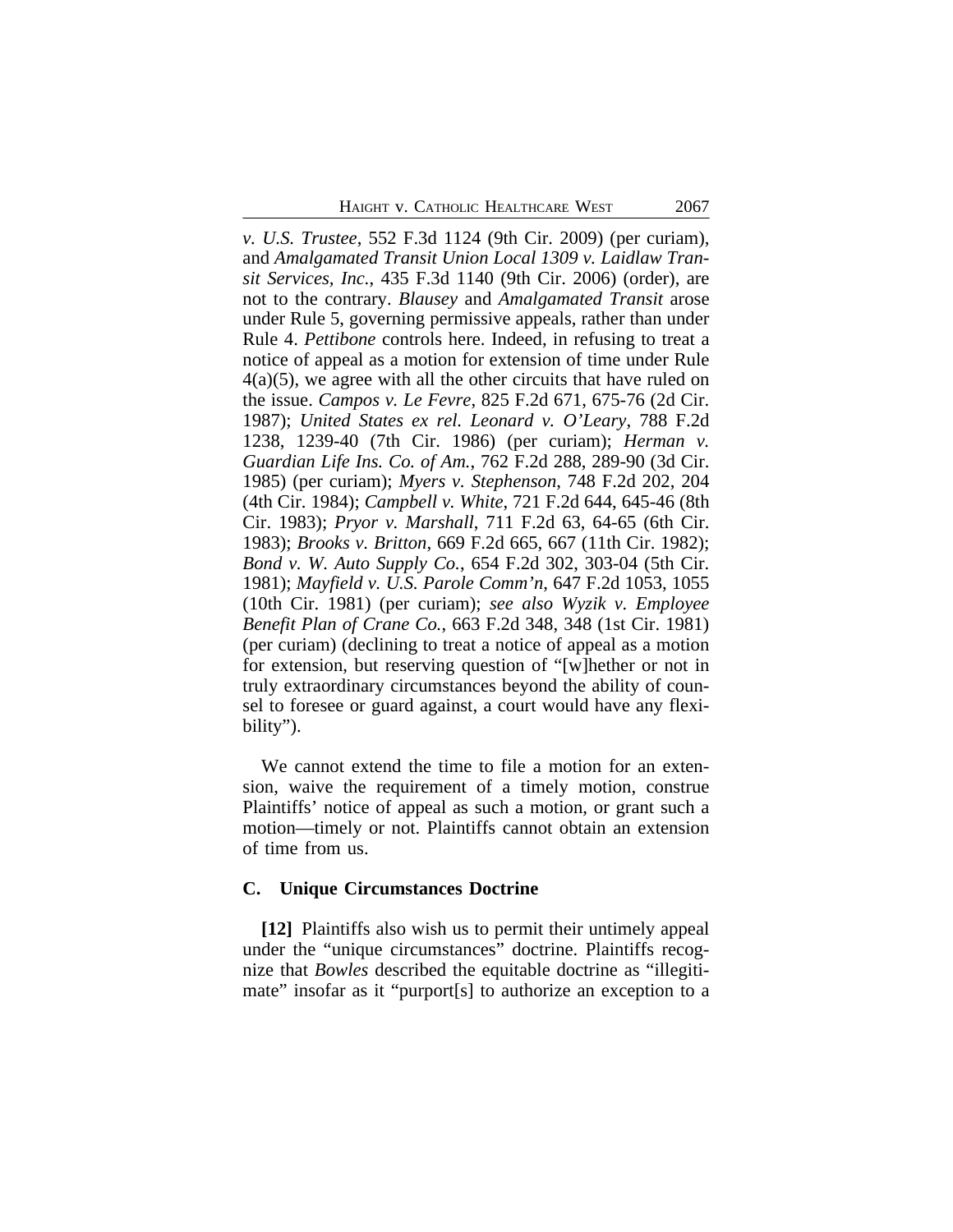*jurisdictional* rule." 551 U.S. at 214 (emphasis added). They argue, however, that the doctrine could still be applied to nonjurisdictional rules. But no non-jurisdictional rules bar Plaintiffs' appeal. The requirement of a timely notice of appeal is jurisdictional, *id.* at 209, as is the requirement that a would-be appellant file a timely motion for an extension of time before such an extension may be granted, 28 U.S.C. § 2107(c); *Alaska Limestone*, 799 F.2d at 1411. Thus, we cannot hear their appeal under the unique circumstances doctrine.

## **D. Dismissal of Stay**

Plaintiffs also ask that we reconsider our order to stay the appeal, dismiss the stay as improvidently granted, and enter judgment on the appeal nunc pro tunc. Plaintiffs cite no legal authority—and we are aware of none—for the proposition that we may decide a pending case under precedent that the Supreme Court has overruled retroactively. Because *Eisenstein* means that Plaintiffs' notice of appeal is, *and always was*, untimely, we have always lacked jurisdiction to address the merits of their appeal. We therefore will not dismiss the stay.

### **E. Remand**

**[13]** Plaintiffs also ask us for a limited remand to the district court so that it may determine whether they are entitled to a nunc pro tunc extension under Rule 4(a)(5). Such a remand would be futile, because the district court would be prohibited from granting an extension in the absence of a timely motion. *Alaska Limestone*, 799 F.2d at 1411. No such motion was filed in this case, and it is now too late to file one. Moreover, Rule 4 "precludes us from remanding . . . on the theory that the untimely notice of appeal itself might be considered by the district judge as a motion for extension of